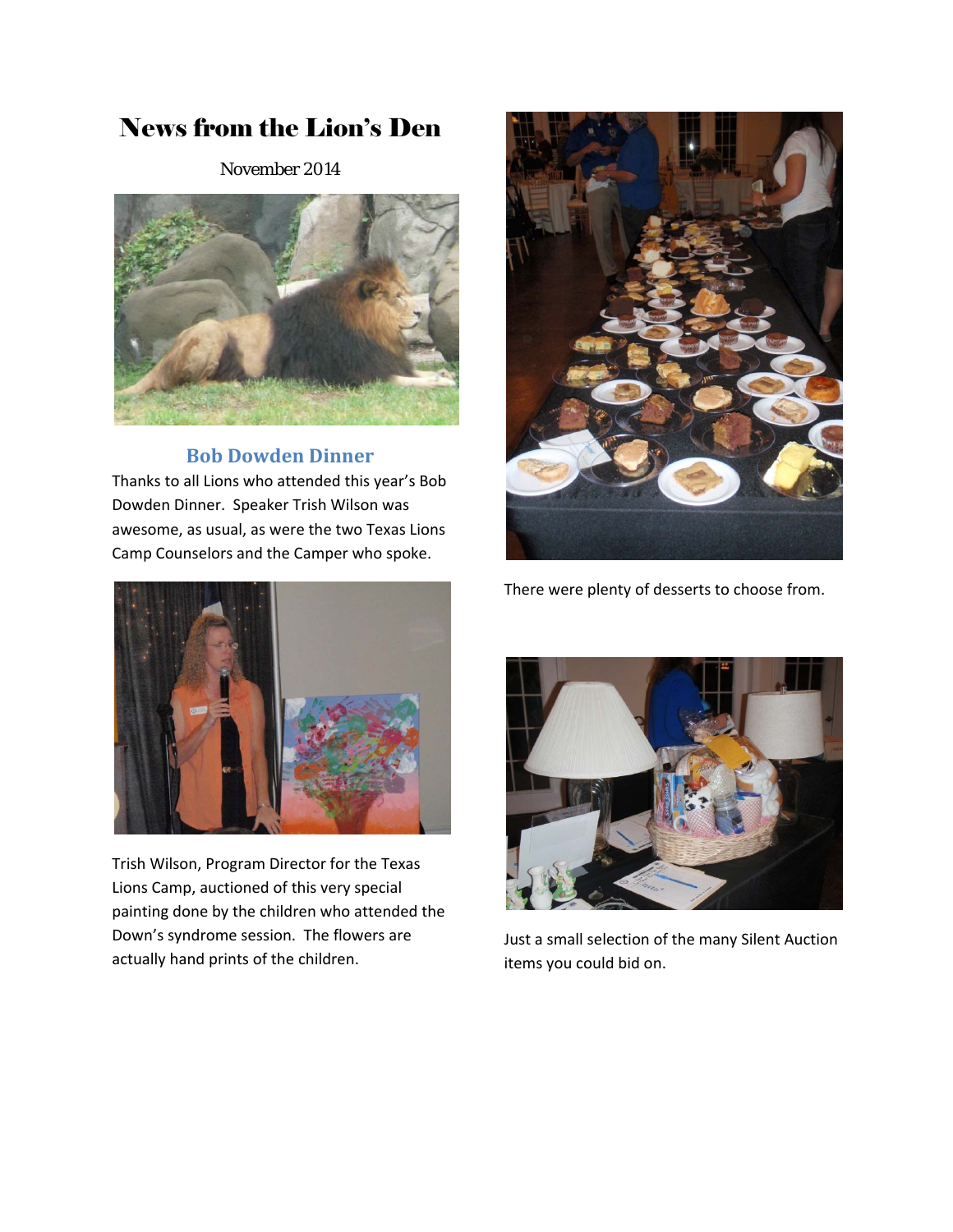#### **Health Fair at Berry Center**



Lion Chuck manned a booth at the Health Fair held recently at the Berry Center. The Texas Lions Camp was displayed, along with flyers for our Lions Club.

#### *Scout Leaders Attend Meeting*

Four different Boy Scout Leaders attended our first meeting in October. Troops 483 and 61 have been working with us every year for the past 15 years at the Biking for Sight Bike Ride, and were presented with a Certificate of Appreciation. It was hoped we could continue to have assistance from these Scout Troops in the future.





## **Langham Creek Leos Club Started**

Austin Smith and his brother Nathan are in the process of starting a Leos Club at Langham Creek High School. Austin spent the summer with his grandfather who is an active Lion in North Carolina. Austin loved helping his grandfather, and was told he could start a Leos Club at his High School. Austin has already recruited 16 members. Houston Cy‐Fair Lions Club will be the sponsoring Club.



Austin and Nathan Smith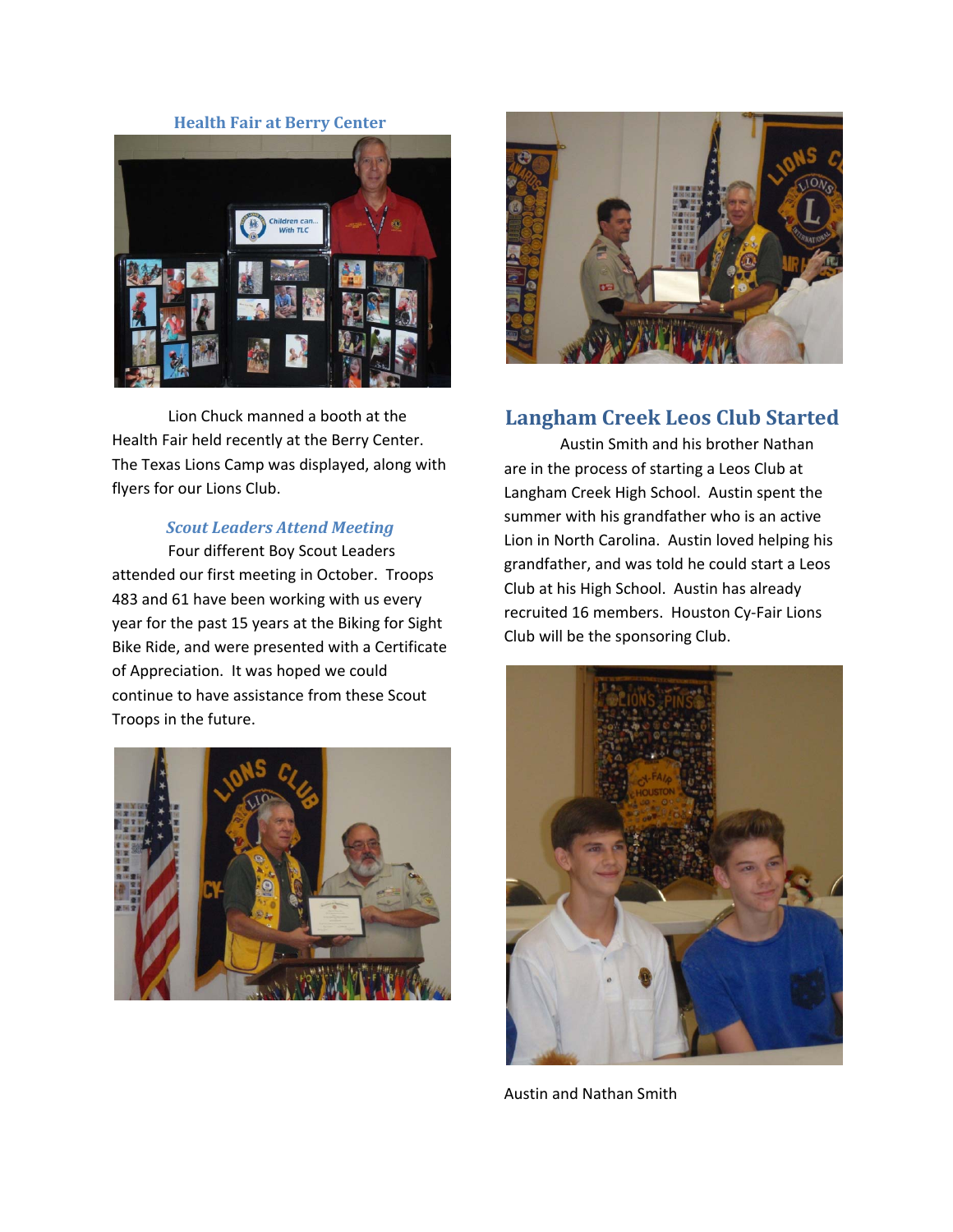## **Brookshire‐Pattison Lions Come Looking for Lost Gavel.**

Four members of the Brookshire‐Pattison Lions Club attended our meeting looking to pay ransom for the return of their Club gavel, which they thought Lion Chuck absconded with previously. They donated a check to Lion Chuck's favorite charity, in spite of not receiving their gavel, which Lion Chuck has told them previously he does not have. It was great having other Lions members visit our club. Thanks guys!!



Lions Dora Ann, Darlene, Pat and Bill

### **Future Nurse visits Club**

Heather Bateman, a Nursing Student at Lone Star Cy‐Fair College, visited our Club after working at the concession stand as part of her final semester of schooling. She will present a poster to the College about our Lions Club, our activities, fund raisers, and the Texas Lions Camp. She said she really enjoyed working the concession stand, and being invited to our meeting with her son.



Heather Bateman and son

### *Guest from St. Martin*

Lion Stedman brought his sister who is visiting from the Island of St. Martin to our meeting. It is always great having international guests. Thanks Lions Stedman!!



Lion Stedman and sister Carol

## **Magic Show**

Houston Cy‐Fair Lions Club is proud to present C. J. Johnson's Children's Magic Festival at the Berry Center on Sunday December 7. 2014. Shows will be held at 2PM and 4PM. Mr. Johnson has travelled all over Texas, enthralling audiences young and old with his magic and